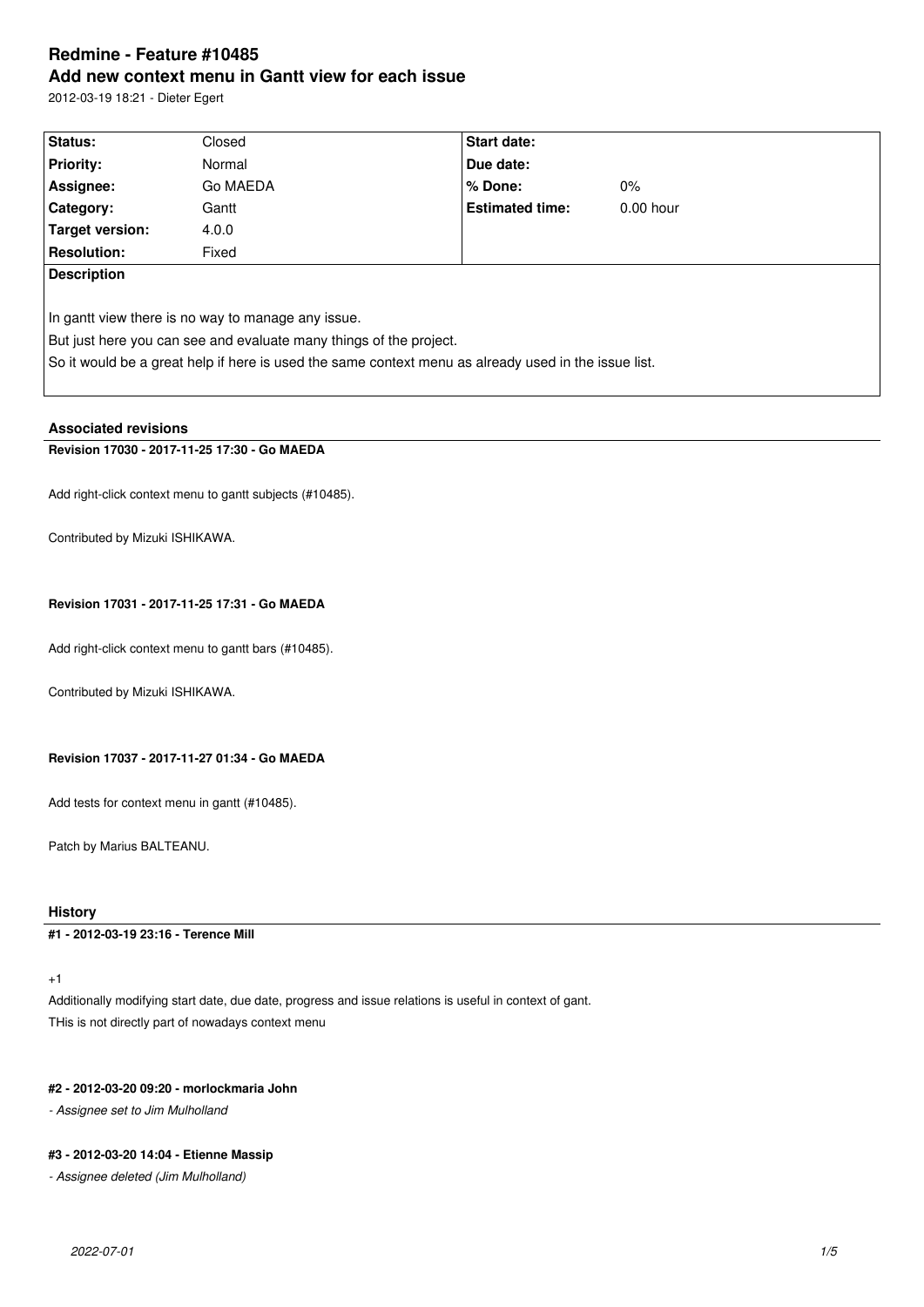#### **#4 - 2013-07-09 15:56 - Michael Heinze**

#### $+1$

We also hope for this feature to be implemented.

#### **#5 - 2014-03-14 16:29 - Christian Dähn**

+1

I'm currently experimenting how to solve that - sadly I'm currently very unexperienced in Ruby/Rails programming...

### **#6 - 2014-04-04 16:45 - Christian Dähn**

*- File gantt\_context\_menu.diff added*

As Ruby noob I tried to understand how to implement context menus in Redmine, but currently I'm stucked with some (derivation?) problems with the view hooks and the Gantt class.

Currently I implemented inside Gantt:

- the context menu attributes for CSS
- the context menu hooks / placeholders in show.erb
- added the context\_menu\_link() for each issue, which causes the following error:

Started GET "/redmine/projects/huk\_handerfassung/issues/gantt" for 192.168.10.30 at Tue Apr 01 15:34:34 +0200 2014 Processing by GanttsController#show as HTML

Parameters: {"project\_id"=>"huk\_handerfassung"}

Current user: chris (id=2)

Rendered queries/\_filters.html.erb (45.0ms)

Rendered gantts/show.html.erb within layouts/base (444.3ms)

Completed 500 Internal Server Error in 1061.5ms

ActionView::Template::Error (undefined method `link\_to' for #<Redmine::Helpers::Gantt:0xb463e6d8>):

102:

103: # Width of the entire chart

104: g\_width =  $((\text{Quant}.data to - \text{Quant}.data to - \text{quant}.data to - \text{ from } + 1)$  \* zoom).to i

105: @gantt.render(:top => headers\_height + 8,

- $106:$   $:zoom \Rightarrow zoom$ .
- 107:  $:g\_width \Rightarrow g\_width,$

108: :subject\_width => subject\_width)

app/helpers/context\_menus\_helper.rb:34:in `context\_menu\_link'

lib/redmine/helpers/gantt.rb:387:in `subject\_for\_issue'

lib/redmine/helpers/gantt.rb:239:in `render\_issues'

lib/redmine/helpers/gantt.rb:238:in `each'

lib/redmine/helpers/gantt.rb:238:in `render\_issues'

lib/redmine/helpers/gantt.rb:224:in `render\_project'

lib/redmine/helpers/gantt.rb:206:in `render'

app/models/project.rb:748:in `project\_tree'

app/models/project.rb:744:in `each'

app/models/project.rb:744:in `project\_tree'

lib/redmine/helpers/gantt.rb:204:in `render'

app/views/gantts/show.html.erb:105:in `\_app\_views\_gantts\_show\_html\_erb\_\_\_32399475\_\_631731208'

app/controllers/gantts\_controller.rb:44:in `show'

app/controllers/gantts\_controller.rb:43:in `show'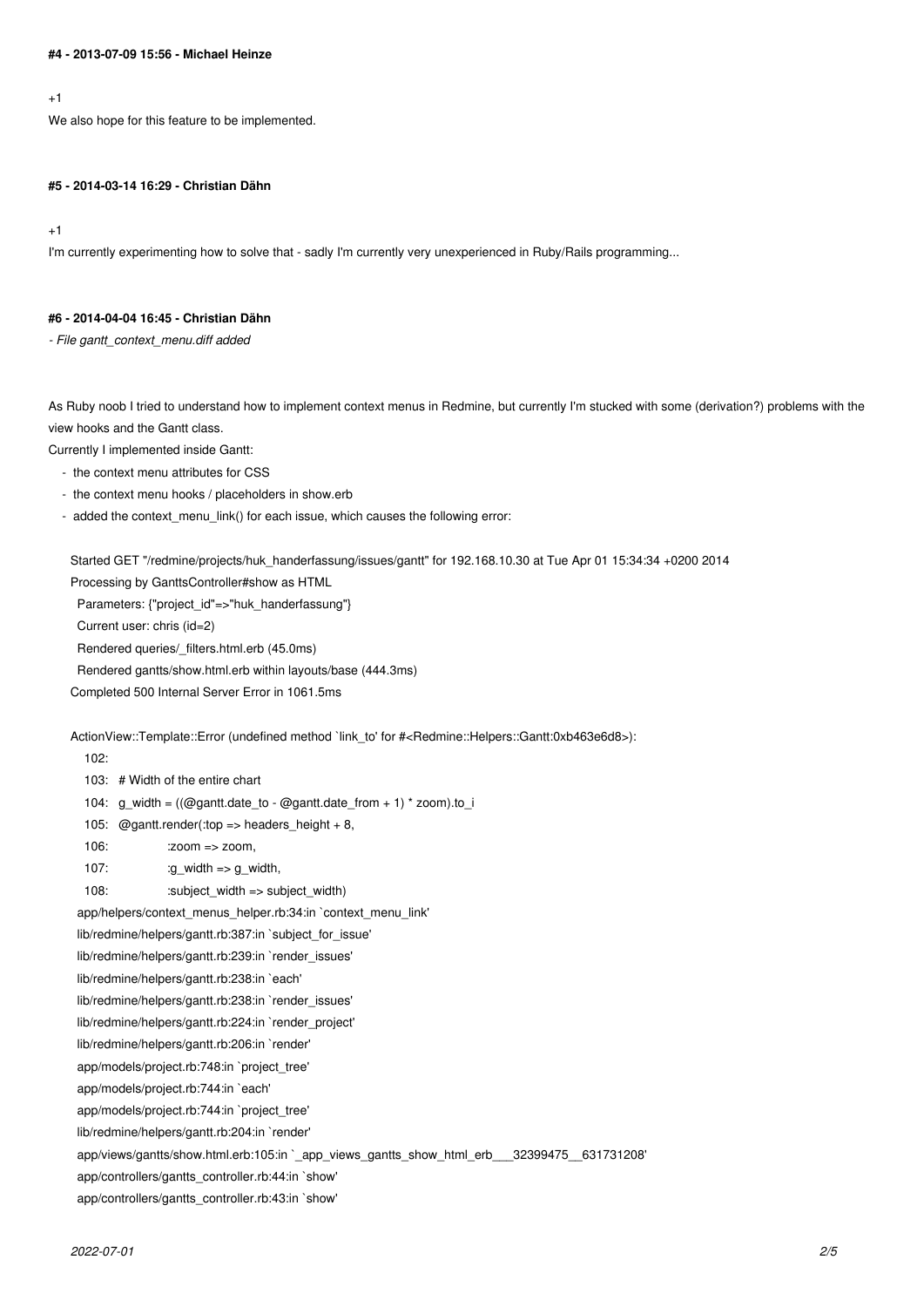Attached my diff (created by svn diff command) for the following SVN version of Redmine:

RL: http://svn.redmine.org/redmine/branches/2.4-stable Basis des Projektarchivs: http://svn.redmine.org/redmine UUID des Projektarchivs: e93f8b46-1217-0410-a6f0-8f06a7374b81 Revision: 13036 Knotentyp: Verzeichnis Plan: normal Letzter Autor: jplang Letzte geänderte Rev: 13031 Letztes Änderungsdatum: 2014-03-29 17:06:51 +0100 (Sa, 29. Mär 2014)

#### Environment:

- > Debian Wheezy + Apache2 + mod\_passenger + Redmine 2.4
- > bundle show

Gems included by the bundle:

- \* actionmailer (3.2.17)
- \* actionpack (3.2.17)
- \* activemodel (3.2.17)
- \* activerecord (3.2.17)
- \* activeresource (3.2.17)
- \* activesupport (3.2.17)
- \* arel (3.0.3)
- \* builder (3.0.0)
- \* bundler (1.3.5)
- $*$  coderay  $(1.1.0)$
- \* erubis (2.7.0)
- \* fastercsv (1.5.5)
- \* hike (1.2.3)
- \* i18n (0.6.9)
- $*$  journey  $(1.0.4)$
- \* jquery-rails (2.0.3)
- $*$  json  $(1.8.1)$
- \* mail (2.5.4)
- \* mime-types (1.25.1)
- \* multi\_json (1.9.2)
- \* mysql2 (0.3.15)
- \* net-ldap (0.3.1)
- \* polyglot (0.3.4)
- \* rack (1.4.5)
- \* rack-cache (1.2)
- \* rack-openid (1.4.2)
- \* rack-ssl (1.3.4)
- $*$  rack-test  $(0.6.2)$
- \* rails (3.2.17)
- \* railties (3.2.17)
- \* rake (10.1.1)
- \* rdoc (3.12.2)
- \* rmagick (2.13.2)
- \* ruby-openid (2.3.0)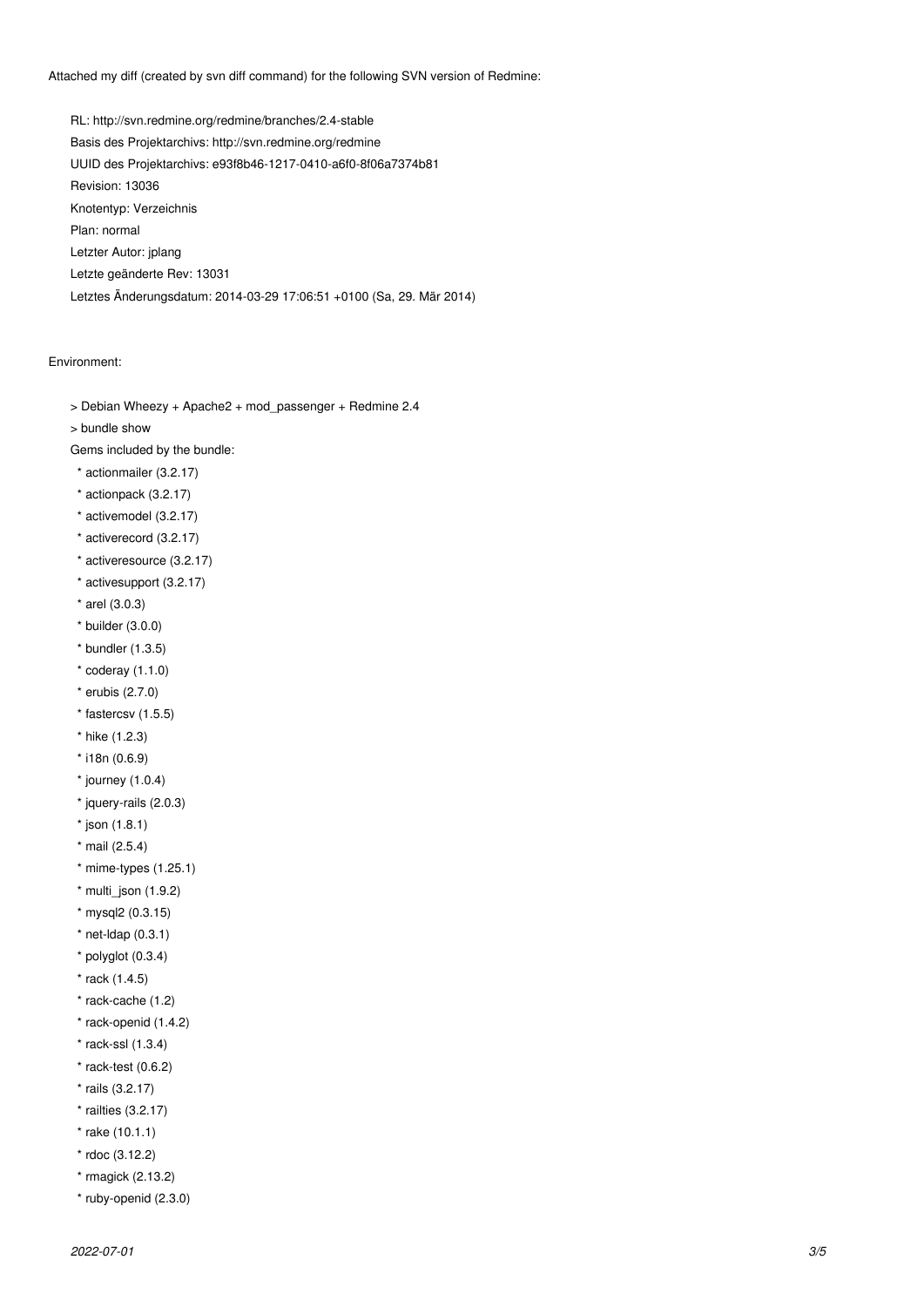$\frac{1}{2}$  thor  $\frac{1}{2}$ . 19.1) \* tilt (1.4.1) \* treetop (1.4.15) \* tzinfo (0.3.39)

Has anybody a hint how to solve this undefined method error? I already tried to let the class Gantt inherit the view listener hook class, but this lead to much more errors :(

#### **#7 - 2014-04-13 00:26 - Toshi MARUYAMA**

*- Category set to Gantt*

#### **#8 - 2015-03-06 00:01 - mark burdett**

Here's a sample UI for editing issue timelines directly from a gantt chart: http://teamgantt.com/img/test3.gif

### **#9 - 2015-03-06 01:23 - Christian Dähn**

That looks great - would really love to see it in Redmine - because even with plugins like "redmine\_planning" working with industry leading methods like Gantt is a (sorry) pain in the ass with (community) Redmine.

Currently only commercial Redmine forks have a really neat usability, while the community version lacks even very basic features like a simple context menu.

I'm hardly trying to dive into plugin programming which is really hard thanks to the lack of docu and help of the devs.

Sadly nobody cares about new contributors.

#### **#10 - 2017-07-13 08:00 - Mizuki ISHIKAWA**

- *File 0001-Add-context-menu-to-the-issue-subjects.patch added*
- *File 0002-Add-context-menu-to-the-task-bar.patch added*
- *File issue\_subject.png added*
- *File task\_bar.png added*

Please try out the attached patch series.

By applying the patches, a context menu is added on each issues and gantt bars. You will be able to manipulate the issue through the context menu. I think the gantt chart will be easier to use.

issue\_subject.png task\_bar.png

#### **#11 - 2017-07-13 08:48 - Akipii Oga**

+100 !!

I also want to operate the Gantt Chart on the context menu like a Roadmap or Issue list.

#### **#12 - 2017-07-17 07:21 - Go MAEDA**